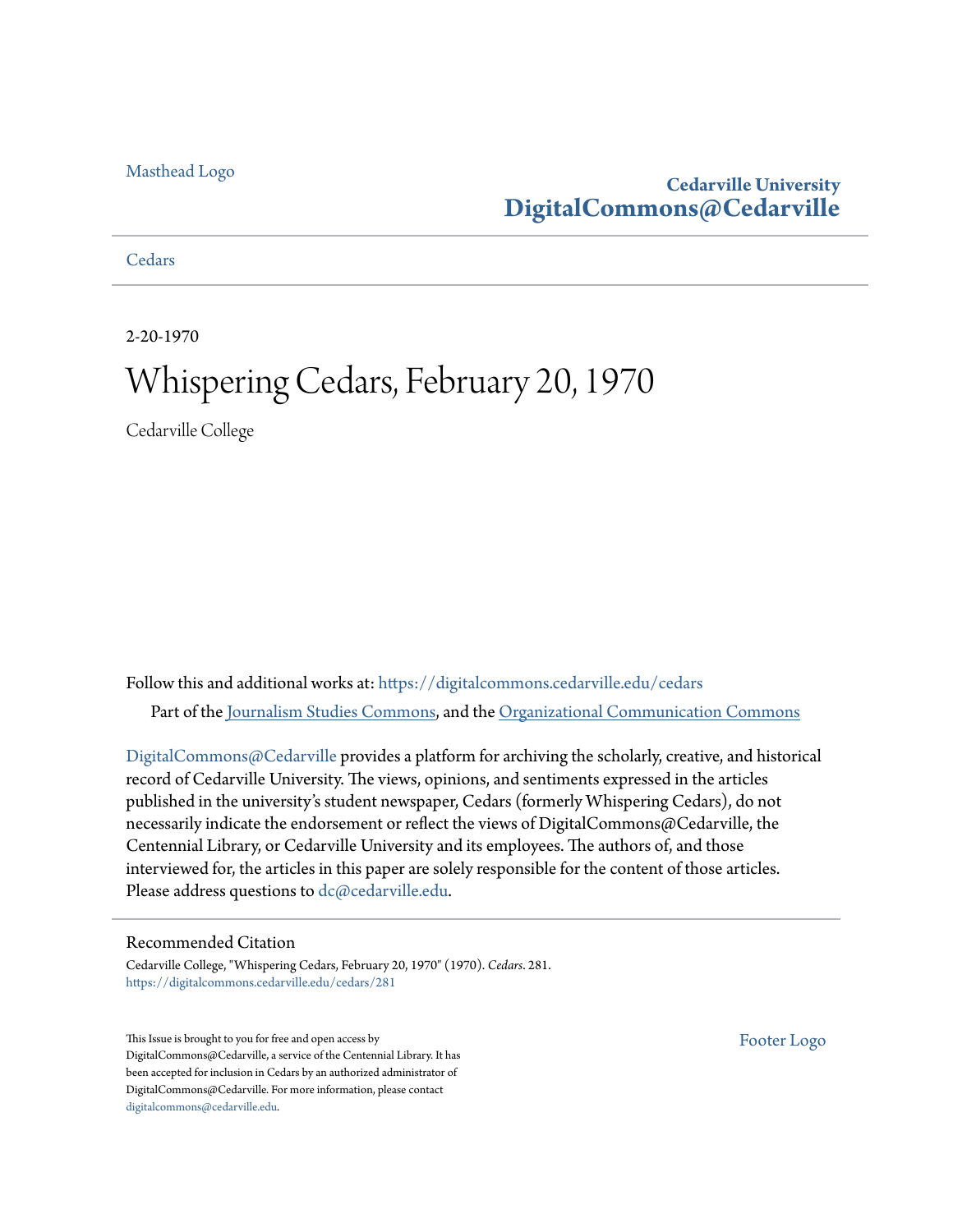# Combs and Herman Join Guardsmen

and to form a new quartet.

As a result, Mr. Payne and Mr. Matsor have selected Steve Her-sibilities for a second quartet, Mr.

Auditions were held on Jan-tenor, to join the regular members of uary 27 and February 2 to fill two the Guardsmen quartet, Ron Spieth openings in the Guardsmen quartet and Phil Mohler. All men are juniors except Steve Herman, a freshman. When asked about the pos-

man, bari.une, and Ronald Coombs, Matson said that it was premature to

# WHISPERING CEDARS

Vol. 38, No. 7 Cedarville, Ohio, February 20, <sup>1970</sup>



Mr. Rosen (Don Harmon) "I have computed the interest on the unpaid balance."

#### **Cristopher Bean Arrives**

winter play, The Late Christopher ding portions had to be dismantled Bean, February 5, 6 and 7.

said in his lines on stage, "Things are <sup>a</sup>little cold around here." Backstage, however, the (artificial) "Sun" blazed when one of the switches "blew a **circuit."** 

Observers realized that it takes a company to produce a play such as The Late Christopher Bean. The set used in the play was a Cedarville first. It was hand-painted and constructed by members of the crews, and extended onto the apron and outside corners of the stage. After each



Mrs. Haggart (Sue Gift) "I burnt them."

Cedarville College presented its rehersal and performance, the exten-

and hidden until the next night. ebruary 5, 8 and 7. The and nidden until the next night.<br>As one actor, Kenn Dibble, "Play production is a unique that is a structure of the actor, Kenn Dibble, "Play production is a unique

activity," said Dianne Kemp, a member of the lighting crew. "The cast, crews, and director learn bow to work together, pray together, and<br>Student Teachers

# Receive.<br>Contract Option<br>Beginning next fall, all student

teachers will have the opportunity to go "off contract." Any student who is student teaching may have board expenses ( the current amount is \$165) deducted from the quarter's bill if desired. This student will then pay cash for any meal eaten in the cafeteria, as would a guest. Those student teachers who do not desire to go "off contract" will still receive the current benefit of a "reduced" food bill. In other words, they are still on contract, but money is deducted from their board for the lunch meal.

Surprisingly, this innovation is not new to Cedarville College. It was tried in the past, but too many students "off contract" neglected cafeteria meals entirely and cooked meals in their rooms, causing numerous complaints.

Would going "off contract" save money? It depends basically on how eften one goes to meals. The contract students pay \$15 a week for meals, yet a non-contract student paying cash for meals would average \$20 a week.

Mr. Haggart (Dan Liechty) "How much?....How much?'

> play together. Each person has to learn something about everyone's job."

know the possibilities but they look reasonably good. He also said, "I am encouraged with the response. Itis the best response we have had in the five years I have been here."

Tarter Receives Degree Mr. Charles Tarter, head of the college's housekeeping department, has just received his diploma in maintenance supervision from the American Institute of Maintenance in

In addition to the diploma, Mr. Tarter also received a letter of recognition for being an honor student. His overall grade in the course was

Glendale, California.

*99.25.* 

#### Problems Of Food Service Probed

Student Council brought up the issue of cafeteria problems in the meeting of Jan. 28. Mr. Smith, Mrs. Smith, Ron Mellish, and Joyce Jefferies made up a panel for questioning from the students.

Student teachers getting off contract was discussed and this will be permissable starting next year. In the meantime, a student teacher may partially go off contract for the meals that he is missing now.

Mrs. Smith stated that she works with seventeen other colleges besides Cedarville, and she rates Cedarville, "head and shoulders above them all." She said there is not the thievery and waste here that there is in other schools, so we are able to have ice cream socials and good family style meals, also it is permissable to come back for the fifth or sixth hamburger.

Mr. Smith discussed the problem of the clouded glasses and said that it was caused by malfunction of the water softener, and local water conditions. This problem is being worked on.

The cafeteria seems to be having problems with some of the students in that trays and garbage are left on the tables and sometimes on the chairs.



#### Loren Reno Will *Travel* Abroad

Loren Reno, 6'1" Senior guard, is one of ten chosen to tour Central and South America, playing for the Ambassadors basketball team. The team will be touring about eight weeks in June and July.

Traveling by bus, car, and plane, they will be playing one or two games a day, primarily in Mexico and Columbia. At the halftime, a few testimonies will be given and the Gospel presented. Afterwards, fans who are interested may stay, for more information. Besides witnessing at halftime, they will also be speaking

They asked that the few who indulge in this please take a little pride in table manners and conduct to solve this problem. (The last remark was to whom it may concern.)

There still is some waste, however, and less of it should result in getting better meals and better cuts of meat.

The cafeteria is concerned about the student and it operates for the student.

### Band Goes On Tour

The band is going on tour for the first time in the history of Cedarville College. On February 17, the band leaves for Ohio, Indiana, and Illinois, and returns the following Sunday night.

They will perform at churches and perhaps give school concerts, and sight see in Chicago for one day. One purpose of the trip is to promote the "Three to Grow On" program.

The women band members will wear floor·length skirts, blazers and gold ascots. The men will also have blazers and ascots.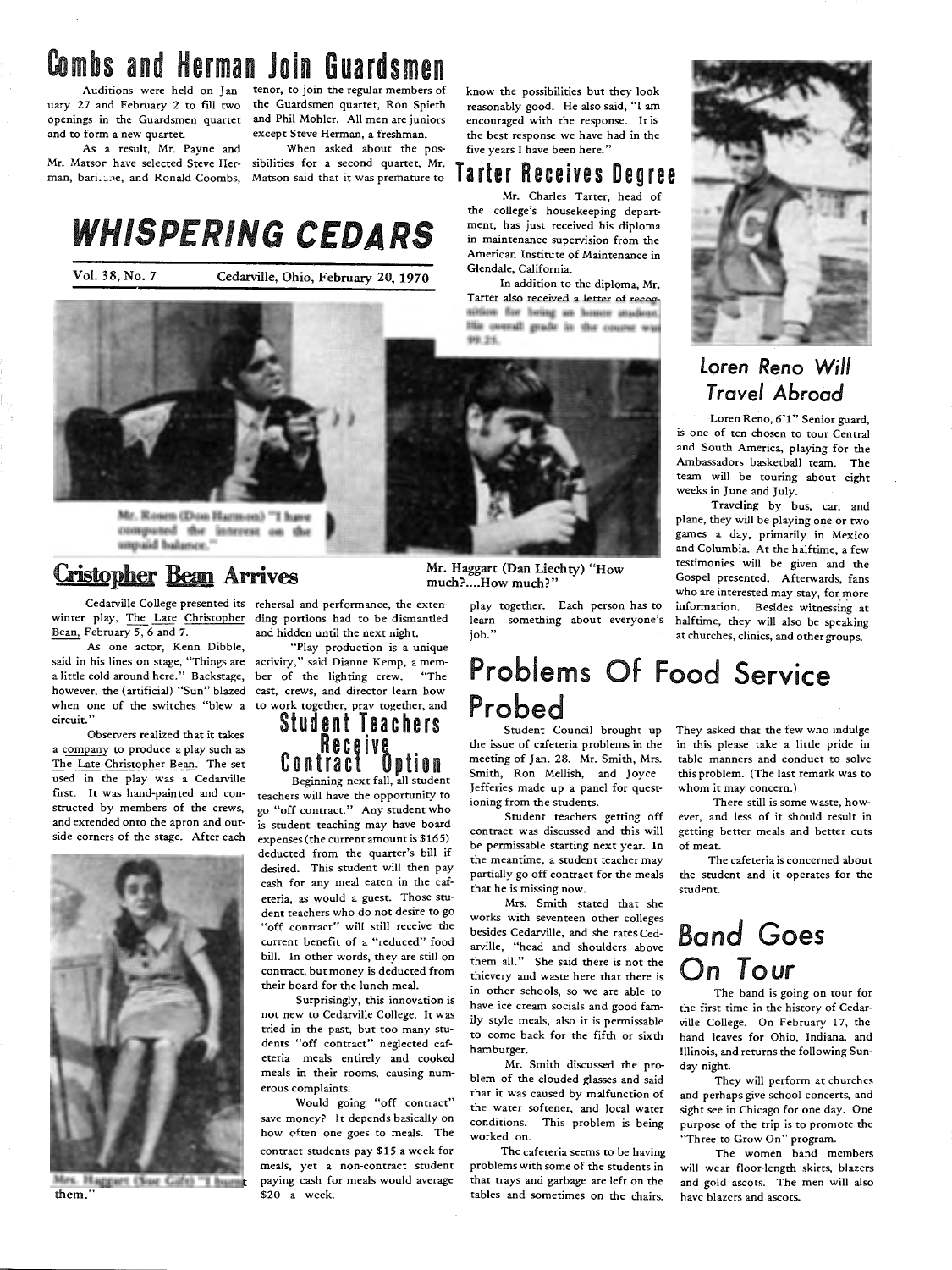#### *Editorial*  Are You For Real? by Pastor Harold Green

"Tell it like it is." This statement has great acceptance in the NOW generation and rightly so. Credibility gaps or just plain deceptions have for too long plagued our great society. The problem is no less in the Christian sphere; in fact, it may be even more pronounced.

Our beliefs have been clearly defined in the Word of God, but the demonstration of our beliefs in behavior many times is only for those around us. We have the constant danger of conditioning our actions and reactions to appear right and acceptable and at the same time not be genuine. This deception is at its worst when it becomes self-deception and we believe it. Nothing is more cunning and pernicious than rationalizing our state of affairs.

We are living in a day when imitations have become a booming business and the products seem so real that the genuine is hard to distinguish. Advertising has played on this theme-"Only her hairdresser knows for sure," "Which one has the real \_ \_\_\_\_ ?"-and illustrates the wide acceptance and popularity of imitation. This has carried over into the spiritual. We are most capable of projecting the image of the genuine and at the same time being a Jeckle and Hyde character. The apostle Paul expressed his burden when he told the church at Rome to provide that which is honest in the sight of all men (Romans 12:17). To the church at Corinth he further stated the motivation, that it is also before the Lord that we must be honest (II Corinthians 8:21). With the knowledge that all things are open and naked before the Lord with whom we have to do (Hebrews 4:12-13), introspection should and must be a daily concern. Thus, the question: Am I really telling what I really am?

May we with Paul provide that which is honest (excellent), both before God and man.

#### *Attitude Appears Schizo*

Cedarville sportsmanship at the basketball.games has been the topic of comment by students from opposing schools.

Cedarville has "real good spirit" one cheerleader stated, but another collegian from her<sup>-</sup>school said that he thought there could be more cheering. Another opposing cheerleader reflected that we had a "lot more screaming than cheering." Even our cheerleaders admit they have trouble getting the crowd to cheer.

Except for some booing, the students as a whole seemed to display good sportsmanship, replied another,



Route 42 Cedarville, Ohio 766-1141

except those "people in the corner (Pointing to the faculty and administration area) especially the older... like parents; they really had a bad attitude."

One amusing spectator a cheerleader pointed out was "that guy down on the other end of the bench (by our team)& He just goes 'schiz' everytime something happens. He was so funny."

"You mean the coach?"

Our cheerleaders readily admit they have little contact with the cheerleaders of the opposite team, but the other cheerleaders brought out that "it was real nice of them to come over after the game. At half time, we kind of thought they didn't care for us too much."

Another collegian from another school stated he had seen some "bad things" on the floor that night, and our players seemed nice, but they were "poor sports." A member of the Jackets honestly stated that the team members rarely get to talk to each other except "during the game," and then it's "derogatory remarks."

Overall, Cedarville was rated as being like "any other school."



# Brrr!! Cold Remedied!

#### by Darlene Rouch

Bringing with it hard times, the recent cold spell of Cedarville, Ohio, has been close competition for Valley Forge. Problems pile up but is seems as though no one has been able to come up with any answers. Allow me to share some of my profound thoughts with you.

PROBLEM: Are you late to that 8:00 class every morning because your car won't start?

SOLUTION: Buy yourself a new alarm clock that rings every hour on the hour so that you can get up periodically throughout the night and start your car to keep it warmed up. PROBLEM: You found your hair cream frozen in your room?

SOLUTION: Buy a refrigerator and install it in the lounge. The temperature inside of the fridge will be warmer than the room itself.

PROBLEM: Girls, have your legs become as stiff as statues from the cold? SOLUTION: Find, make, buy, borrow, or in some way obtain a maxiskirt and wear long-johns underneath. f,ROBLEM: Boys, I know your faces and ears are being forstbitten, but of

course you are much too "tough" to wear hats or earmuffs.

SOLUTION: If you are over 30, grow hair on your face.

PROBLEM: Do you crawl between two glaciers when you go to bed at night?

SOLUTION: Room fee next year should include an electric blanket on every bed and a fireplace in every lounge.

PROBLEM: Do your hands freeze in position carrying your books around campus?

SOLUTION: Sing "This Little Light of Mine" in chapel, using real matches. Or find a partner.

PROBLEM: If you wear slacks across campus and carry· a skirt, don't you get tired of changing every hour for classes and treks across campus?

SOLUTION: Wear your slacks under your skirts. You may get some funny looks and few dates, but you sure will be warm.

Even after all these suggestions, it may still seem terribly cold. If you have any other ideas, let me know. Even my "mustard-seed" is frozen.

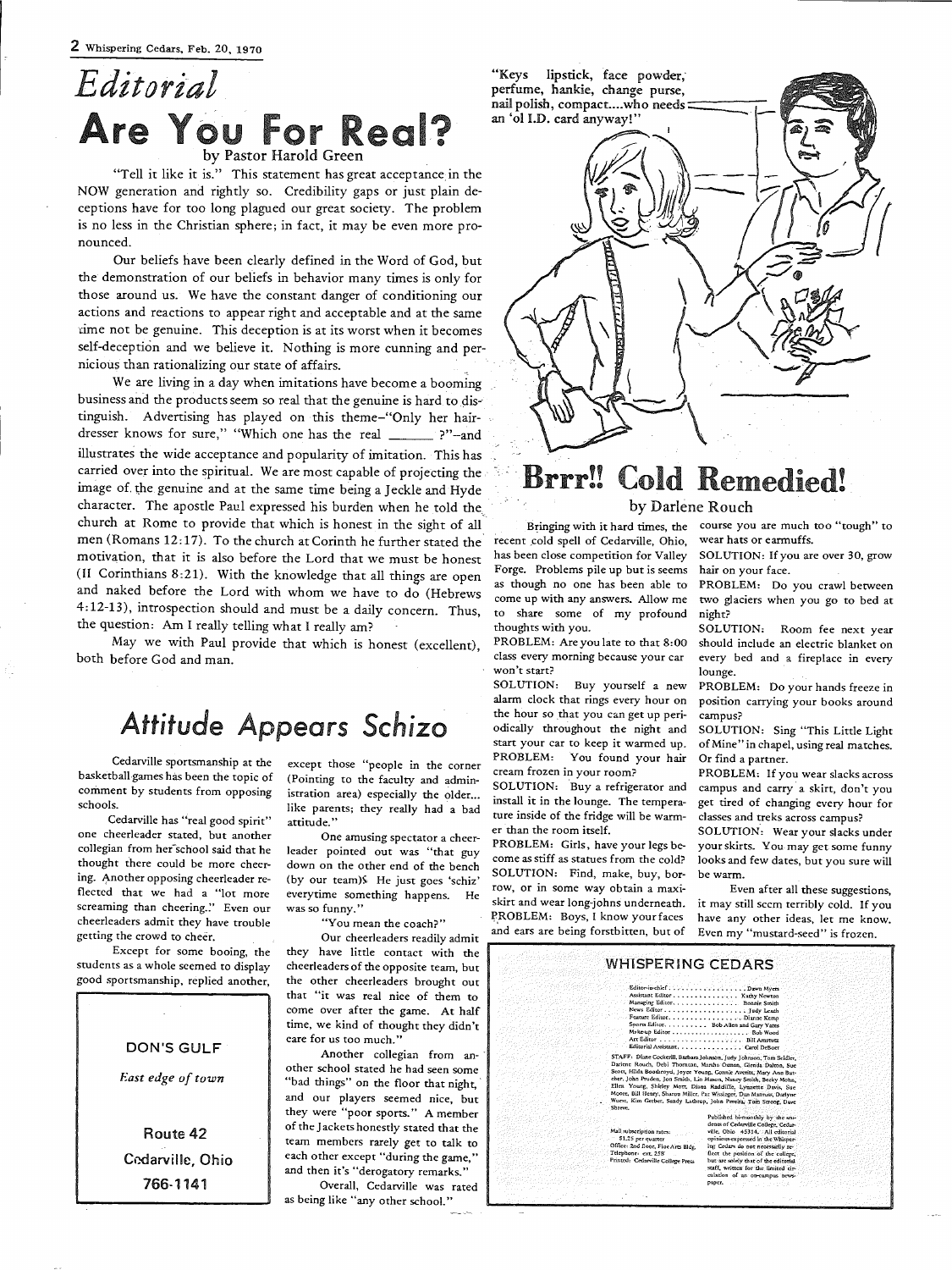3 Whispering Cedars, Feb. 20, <sup>1970</sup>





wise guys know the best buys  $-$  and that is The Guys.

Smooth and trim fitting in new fabrics and colors. Get The Guys ... the preferred profile pants. MEET THE GUYS AT . . .





#### By Darlene Rouch

Contrary to the custom of ancient Greece, Pi Sigma Nu's Greek society banquet was attended by both men and women. In that day, women were permitted to be present only at wedding banquets.

Neither were Grecian women allowed to out do the man folk. Thus, Gamma Chi's initiation was nothing along the line of the men's grueling initiation. On the other hand, eleven new girls were initiated in a candlelight ceremony.

Were Grecian women given freedom to leave their homes overnight? The women of Kappa Delta Chi were. They spent a sleepless slumber party eating, playing games, watching television, lying on a cold floor, and taking pictures.

Apollo had a musical contest with the Phrygian Marsyss and now students may participate. The annual Alpha Chi Talent Contest is coming up March 13. One may also enter in the fine Greek art of oral reading. Last year's winning performance was an oral recitation by Tim Warren. If a student has not been practicing for ten months, he shouldn't worry, but he should start now.

**IS** 

## WCDR Attempts More Variety

"On the left side of your dial and on the right side of good listening, you are in tune to WCDR FM, Cedar· ville, Ohio. Transmitting at 90.1 megahertz, this is Greene County's first stereo FM station." This remark is a typical station identification for the Cedarville College radio station, located in the communications building.

In a survey taken last year, the "easy listening" sound of WCDR rated third among the stations in Greene County. Since last year, WCDR has installed an automation system and boasts of several firsts.

Says Phil Rohler, student manager of WCDR, "As far as Tape-Athon is concerned, we are the first fully automated college station in the U.S., as well as the first stereo FM station in Greene County. That's something to be proud of."

The installation of the auto· mation system in November has resulted in a better quality sound of music and programs over the air. It also has given the operators the potential of spending more time in gathering local news. Some of the areas contacted are the surrounding colleges and organizations, the, U.S. weather bureau in Vandalia, police and fire departments in adjacent areas, and ocher radio and television news departments for news-worthy events. According to Phil Rohler, these contacts are made so that "WCDRcanbe first in Greene County with Greene County's news."

The radio station has had a problem with music in the past. The record library was inadequate, and stereo records. Recently WCDR received over 100 stereo records which will provide a more contemporary sound for listeners.

### SHALOM

Shalom is a Hebrew word meaning "peace." Traditionally, it has been used as a greeting among Jewish people.

Friends of Israel is a group on campus which meets Mondays at 7: <sup>00</sup> p.m. to learn more about these nationalistic people. The group aquaints itself with Jewish customs, current events of Israel, Jewish history, Yiddish folksongs, and methods of witnessing to Jews. Occasionally, a special speaker addresses the group. Once each year, they visit a synagogue. The Jewish holidays are studied during appropriate times of the year.

Acting as leader for this year is Jane Austin, who is planning on Jewish mission work herself. "There's so much to learn," Jane stated, "I keep learning more and more myself all the time." Out of Friends of Israel have come three young people who are now in Jewish work.

As a prayer band, they also read prayer letters and pray for missionaries, those to whom they witness, and the nation of Israel, following the admonition found in Psalms 122:6, "Pray for the peace of Jerusalem."

**ENGLE**